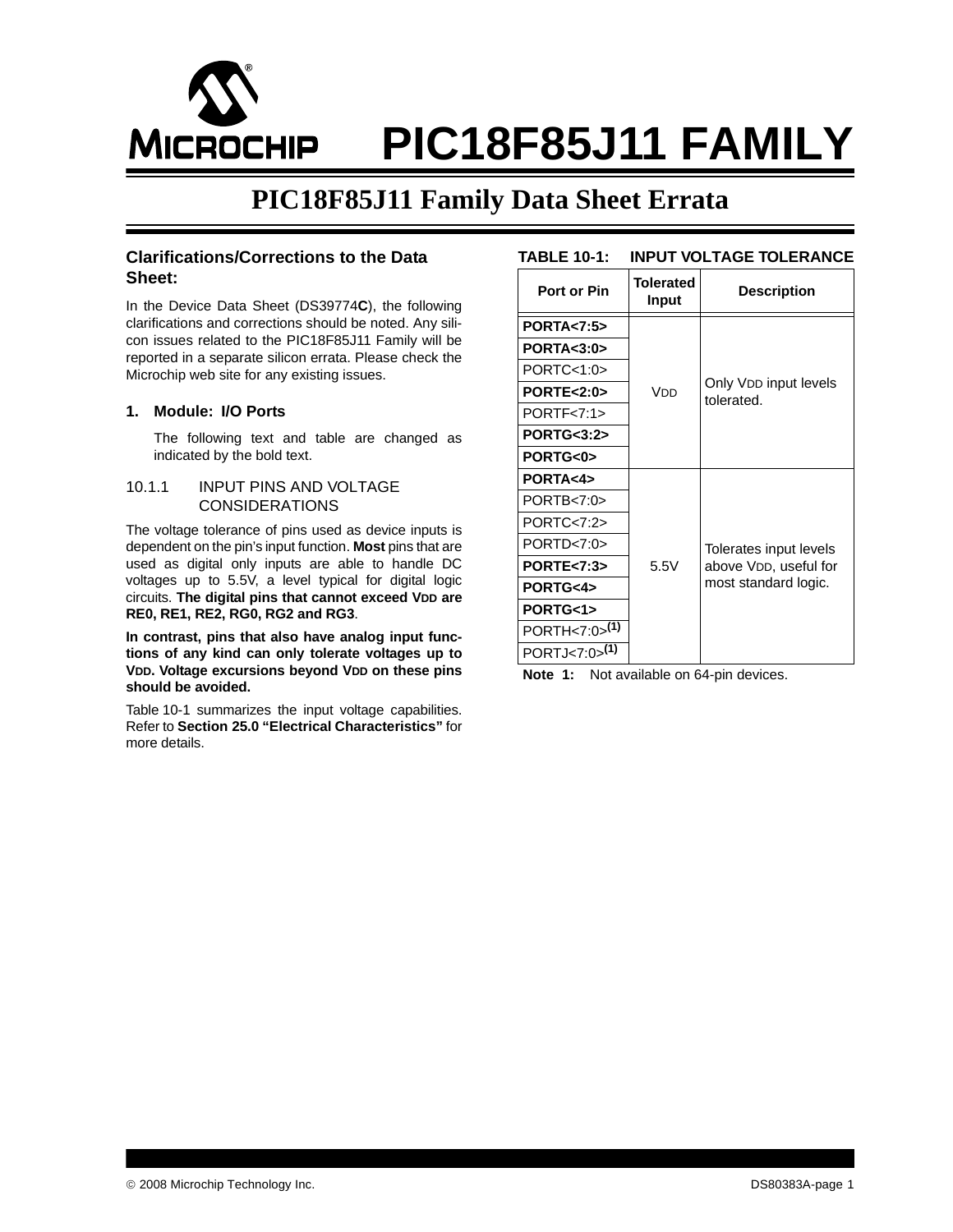#### **2. Module: EUSART**

Changes in the BAUDCONx registers are made In the following sections:

• In Register 17-3: BAUDCON1: Baud Rate Control Register 1, bit 6 is renamed and bits 5 and 4 are changed and renamed, as shown in bold text.

#### **REGISTER 17-3: BAUDCON1: BAUD RATE CONTROL REGISTER 1**

| $R/W-0$             | $R-1$                                     | $U-0$                                                                                                | $R/W-0$      | $R/W-0$                | $U-0$                                | $R/W-0$                     | $R/W-0$      |
|---------------------|-------------------------------------------|------------------------------------------------------------------------------------------------------|--------------|------------------------|--------------------------------------|-----------------------------|--------------|
| <b>ABDOVF</b>       | <b>RCIDL</b>                              | <b>RXDTP</b>                                                                                         | <b>TXCKP</b> | BRG16                  |                                      | <b>WUE</b>                  | <b>ABDEN</b> |
| bit 7               |                                           |                                                                                                      |              |                        |                                      |                             | bit 0        |
|                     |                                           |                                                                                                      |              |                        |                                      |                             |              |
| Legend:             |                                           |                                                                                                      |              |                        |                                      |                             |              |
| $R =$ Readable bit  |                                           | $W = W$ ritable bit                                                                                  |              |                        | $U =$ Unimplemented bit, read as '0' |                             |              |
| $-n =$ Value at POR |                                           | $'1'$ = Bit is set                                                                                   |              | $'0'$ = Bit is cleared |                                      | $x = \text{Bit}$ is unknown |              |
| bit 7               |                                           | <b>ABDOVF:</b> Auto-Baud Acquisition Rollover Status bit                                             |              |                        |                                      |                             |              |
|                     |                                           | 1 = A BRG rollover has occurred during Auto-Baud Rate Detect mode (must be cleared in software)      |              |                        |                                      |                             |              |
|                     |                                           | $0 =$ No BRG rollover has occurred                                                                   |              |                        |                                      |                             |              |
| bit 6               |                                           | RCIDL: Receive Operation Idle Status bit                                                             |              |                        |                                      |                             |              |
|                     |                                           | $1 =$ Receive operation is Idle                                                                      |              |                        |                                      |                             |              |
|                     |                                           | $0 =$ Receive operation is active                                                                    |              |                        |                                      |                             |              |
| bit 5               | Asynchronous mode:                        | RXDTP: Data/Receive Polarity Select bit                                                              |              |                        |                                      |                             |              |
|                     |                                           | $1 =$ Receive data (RXx) is inverted (active-low)                                                    |              |                        |                                      |                             |              |
|                     |                                           | 0 = Receive data (RXx) is not inverted (active-high)                                                 |              |                        |                                      |                             |              |
|                     | Synchronous mode:                         |                                                                                                      |              |                        |                                      |                             |              |
|                     |                                           | $1 = Data (DTx)$ is inverted (active-low)<br>0 = Data (DTx) is not inverted (active-high)            |              |                        |                                      |                             |              |
| bit 4               |                                           | <b>TXCKP:</b> Synchronous Clock Polarity Select bit                                                  |              |                        |                                      |                             |              |
|                     | Asynchronous mode:                        |                                                                                                      |              |                        |                                      |                             |              |
|                     |                                           | $1 =$ Idle state for transmit (TXx) is a low level                                                   |              |                        |                                      |                             |              |
|                     |                                           | $0 =$ Idle state for transmit (TXx) is a high level                                                  |              |                        |                                      |                             |              |
|                     | Synchronous mode:                         | $1 =$ Idle state for clock (CKx) is a high level                                                     |              |                        |                                      |                             |              |
|                     |                                           | $0 =$ Idle state for clock (CKx) is a low level                                                      |              |                        |                                      |                             |              |
| bit 3               |                                           | <b>BRG16: 16-Bit Baud Rate Register Enable bit</b>                                                   |              |                        |                                      |                             |              |
|                     |                                           | 1 = 16-bit Baud Rate Generator - SPBRGH1 and SPBRG1                                                  |              |                        |                                      |                             |              |
|                     |                                           | 0 = 8-bit Baud Rate Generator - SPBRG1 only (Compatible mode), SPBRGH1 value ignored                 |              |                        |                                      |                             |              |
| bit 2               |                                           | Unimplemented: Read as '0'                                                                           |              |                        |                                      |                             |              |
| bit 1               |                                           | WUE: Wake-up Enable bit                                                                              |              |                        |                                      |                             |              |
|                     | Asynchronous mode:                        | 1 = EUSART will continue to sample the RX1 pin – interrupt generated on falling edge; bit cleared in |              |                        |                                      |                             |              |
|                     |                                           | hardware on following rising edge                                                                    |              |                        |                                      |                             |              |
|                     |                                           | $0 = RX1$ pin not monitored or rising edge detected                                                  |              |                        |                                      |                             |              |
|                     | Synchronous mode:<br>Unused in this mode. |                                                                                                      |              |                        |                                      |                             |              |
| bit 0               |                                           | <b>ABDEN:</b> Auto-Baud Detect Enable bit                                                            |              |                        |                                      |                             |              |
|                     | Asynchronous mode:                        |                                                                                                      |              |                        |                                      |                             |              |
|                     |                                           | 1 = Enable baud rate measurement on the next character. Requires reception of a Sync field (55h);    |              |                        |                                      |                             |              |
|                     |                                           | cleared in hardware upon completion.                                                                 |              |                        |                                      |                             |              |
|                     |                                           | 0 = Baud rate measurement disabled or completed                                                      |              |                        |                                      |                             |              |
|                     | Synchronous mode:<br>Unused in this mode. |                                                                                                      |              |                        |                                      |                             |              |
|                     |                                           |                                                                                                      |              |                        |                                      |                             |              |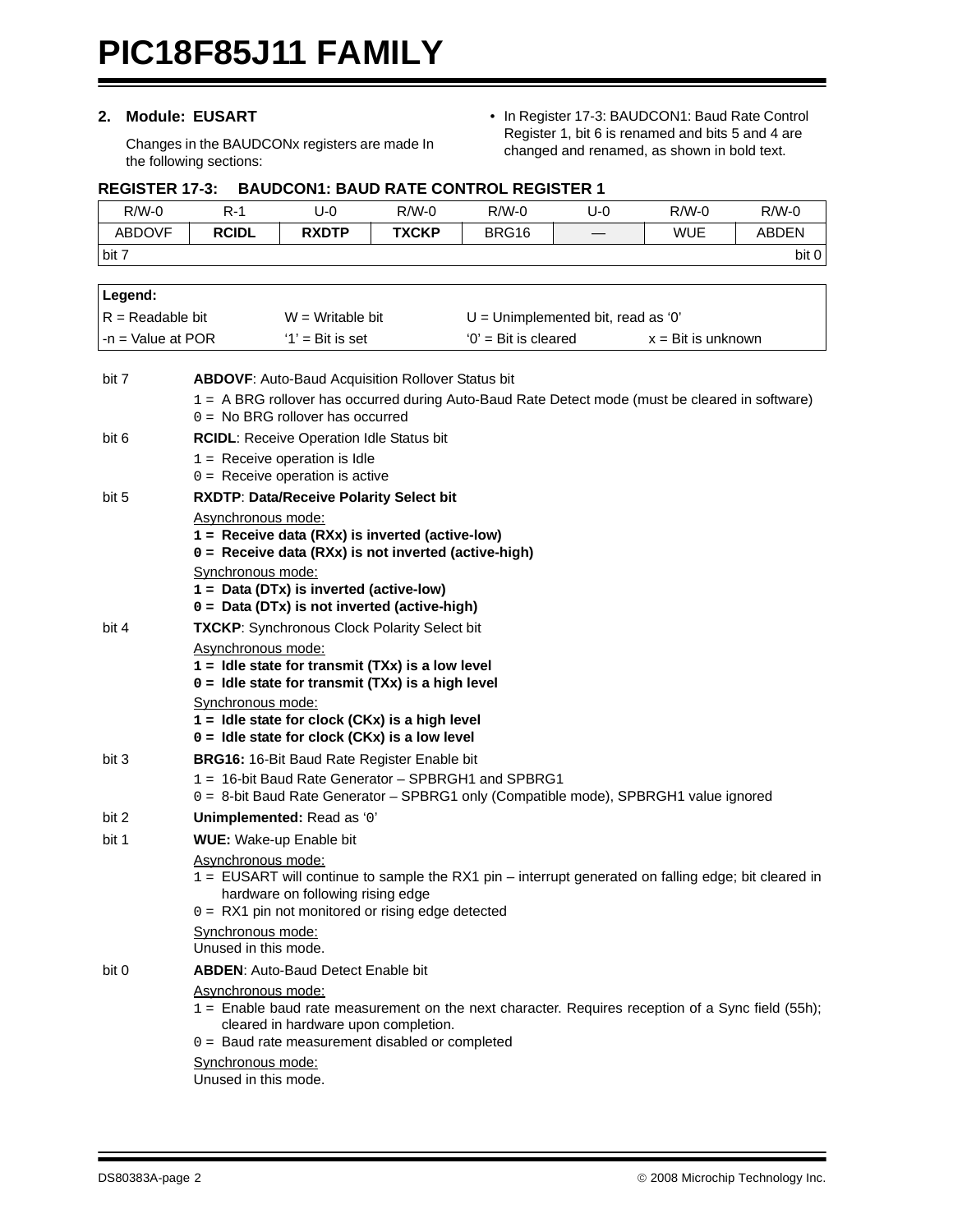- Bits 6, 5 and 4 are renamed In the following tables:
	- - [Table 17-2:](#page-2-0) [Registers Associated with the](#page-2-0)  [Baud Rate Generator](#page-2-0)
- - [Table 17-5](#page-2-1): Registers Associated with Asynchronous Transmission
- - [Table 17-6](#page-2-2): Registers Associated with Asynchronous Reception

| <b>Name</b>     | Bit 7                                         | Bit 6                                                                                                           | Bit 5       | Bit 4       | Bit 3        | Bit 2       | Bit 1       | Bit 0 | <b>Reset Values</b><br>on Page |
|-----------------|-----------------------------------------------|-----------------------------------------------------------------------------------------------------------------|-------------|-------------|--------------|-------------|-------------|-------|--------------------------------|
| ITXSTA1         | <b>CSRC</b>                                   | TX9                                                                                                             | <b>TXEN</b> | <b>SYNC</b> | <b>SENDB</b> | <b>BRGH</b> | <b>TRMT</b> | TX9D  | 53                             |
| RCSTA1          | <b>SPEN</b>                                   | R <sub>X9</sub>                                                                                                 | <b>SREN</b> | <b>CREN</b> | <b>ADDEN</b> | <b>FERR</b> | <b>OERR</b> | RX9D  | 53                             |
| <b>BAUDCON1</b> | <b>ABDOVF</b>                                 | <b>RCIDL</b><br><b>RXDTP</b><br>BRG16<br><b>TXCKP</b><br><b>WUE</b><br><b>ABDEN</b><br>$\overline{\phantom{m}}$ |             |             |              |             |             | 54    |                                |
| SPBRGH1         | EUSART Baud Rate Generator Register High Byte |                                                                                                                 | 54          |             |              |             |             |       |                                |
| SPBRG1          | EUSART Baud Rate Generator Register Low Byte  |                                                                                                                 |             |             |              |             |             |       | 53                             |

#### <span id="page-2-0"></span>**TABLE 17-2: REGISTERS ASSOCIATED WITH THE BAUD RATE GENERATOR**

**Legend:** — = unimplemented, read as '0'. Shaded cells are not used by the BRG.

#### <span id="page-2-1"></span>**TABLE 17-5: REGISTERS ASSOCIATED WITH ASYNCHRONOUS TRANSMISSION**

| <b>Name</b>      | Bit 7         | Bit 6                                                | Bit 5              | Bit 4         | Bit 3        | Bit 2             | Bit 1         | Bit 0               | Reset<br><b>Values</b><br>on Page |
|------------------|---------------|------------------------------------------------------|--------------------|---------------|--------------|-------------------|---------------|---------------------|-----------------------------------|
| <b>INTCON</b>    | GIE/GIEH      | PEIE/GIEL                                            | <b>TMR0IE</b>      | <b>INTOIE</b> | <b>RBIE</b>  | <b>TMR0IF</b>     | <b>INTOIF</b> | <b>RBIF</b>         | 51                                |
| PIR <sub>1</sub> | <b>PSPIF</b>  | <b>ADIF</b>                                          | RC1IF              | TX1IF         | <b>SSPIF</b> |                   | TMR2IF        | TMR1IF              | 53                                |
| PIE <sub>1</sub> | <b>PSPIE</b>  | <b>ADIE</b>                                          | RC1IE              | TX1IE         | <b>SSPIE</b> |                   | TMR2IE        | TMR1IE              | 53                                |
| IPR <sub>1</sub> | <b>PSPIP</b>  | <b>ADIP</b>                                          | RC <sub>1</sub> IP | TX1IP         | <b>SSPIP</b> |                   | TMR2IP        | TMR <sub>1</sub> IP | 53                                |
| RCSTA1           | <b>SPEN</b>   | RX <sub>9</sub>                                      | <b>SREN</b>        | <b>CREN</b>   | <b>ADDEN</b> | <b>FERR</b>       | <b>OERR</b>   | RX9D                | 53                                |
| <b>TXREG1</b>    |               | <b>EUSART Transmit Register</b>                      |                    |               |              |                   |               |                     | 53                                |
| <b>TXSTA1</b>    | <b>CSRC</b>   | TX9                                                  | <b>TXEN</b>        | <b>SYNC</b>   | <b>SENDB</b> | <b>BRGH</b>       | <b>TRMT</b>   | TX9D                | 53                                |
| BAUDCON1         | <b>ABDOVF</b> | <b>RCIDL</b>                                         | <b>RXDTP</b>       | <b>TXCKP</b>  | BRG16        |                   | <b>WUE</b>    | <b>ABDEN</b>        | 54                                |
| SPBRGH1          |               | <b>EUSART Baud Rate Generator Register High Byte</b> |                    |               |              |                   |               |                     | 54                                |
| SPBRG1           |               | <b>EUSART Baud Rate Generator Register Low Byte</b>  |                    |               |              |                   |               |                     | 53                                |
| <b>LATG</b>      | <b>U2OD</b>   | U <sub>1</sub> O <sub>D</sub>                        |                    | LATG4         | LATG3        | LATG <sub>2</sub> | LATG1         | LATG0               | 54                                |

**Legend:** — = unimplemented locations read as '0'. Shaded cells are not used for asynchronous transmission.

#### <span id="page-2-2"></span>**TABLE 17-6: REGISTERS ASSOCIATED WITH ASYNCHRONOUS RECEPTION**

| <b>Name</b>      | Bit 7         | Bit 6                                                | Bit 5         | Bit 4              | Bit 3        | Bit 2         | Bit 1         | Bit 0               | <b>Reset</b><br><b>Values</b><br>on Page |
|------------------|---------------|------------------------------------------------------|---------------|--------------------|--------------|---------------|---------------|---------------------|------------------------------------------|
| <b>INTCON</b>    | GIE/GIEH      | PEIE/GIEL                                            | <b>TMR0IE</b> | <b>INTOIE</b>      | <b>RBIE</b>  | <b>TMR0IF</b> | <b>INTOIF</b> | <b>RBIF</b>         | 51                                       |
| PIR <sub>1</sub> | <b>PSPIF</b>  | <b>ADIF</b>                                          | RC1IF         | TX1IF              | <b>SSPIF</b> |               | TMR2IF        | TMR1IF              | 53                                       |
| PIE <sub>1</sub> | <b>PSPIE</b>  | <b>ADIE</b>                                          | RC1IE         | TX1IE              | <b>SSPIE</b> |               | TMR2IE        | TMR1IE              | 53                                       |
| IPR <sub>1</sub> | <b>PSPIP</b>  | <b>ADIP</b>                                          | RC1IP         | TX <sub>1</sub> IP | <b>SSPIP</b> |               | TMR2IP        | TMR <sub>1</sub> IP | 53                                       |
| RCSTA1           | <b>SPEN</b>   | RX <sub>9</sub>                                      | <b>SREN</b>   | <b>CREN</b>        | <b>ADDEN</b> | <b>FERR</b>   | <b>OERR</b>   | RX9D                | 53                                       |
| RCREG1           |               | <b>EUSART Receive Register</b>                       |               |                    |              |               |               |                     | 53                                       |
| TXSTA1           | <b>CSRC</b>   | TX <sub>9</sub>                                      | <b>TXEN</b>   | <b>SYNC</b>        | <b>SENDB</b> | <b>BRGH</b>   | <b>TRMT</b>   | TX9D                | 53                                       |
| BAUDCON1         | <b>ABDOVF</b> | <b>RCIDL</b>                                         | <b>RXDTP</b>  | <b>TXCKP</b>       | BRG16        |               | <b>WUE</b>    | <b>ABDEN</b>        | 54                                       |
| SPBRGH1          |               | <b>EUSART Baud Rate Generator Register High Byte</b> |               |                    |              |               |               |                     | 54                                       |
| SPBRG1           |               | <b>EUSART Baud Rate Generator Register Low Byte</b>  |               |                    |              |               |               |                     | 53                                       |

**Legend:** — = unimplemented locations read as '0'. Shaded cells are not used for asynchronous reception.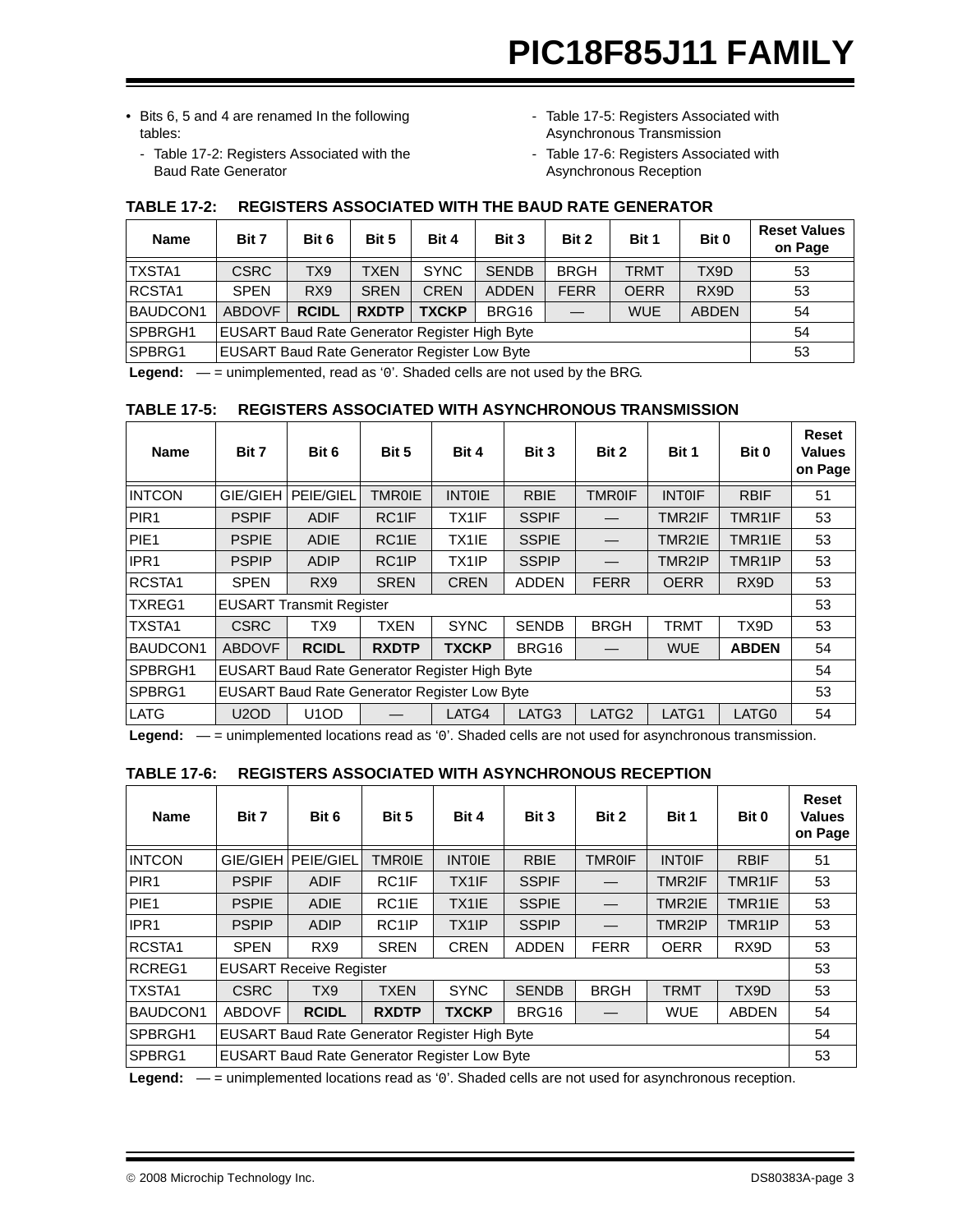## **PIC18F85J11 FAMILY**

• The values for the Resets and WDT wake-up and interrupt are changed in the fourth page of [Table 4-2:](#page-3-0) Initialization Conditions for All Registers, as shown by bold text.

| <b>Register</b> | <b>Applicable Devices</b> |             | Power-on Reset,<br><b>Brown-out Reset</b> | <b>MCLR Resets</b><br><b>WDT Reset</b><br><b>RESET Instruction</b><br><b>Stack Resets</b><br><b>CM Resets</b> | Wake-up via WDT<br>or Interrupt |
|-----------------|---------------------------|-------------|-------------------------------------------|---------------------------------------------------------------------------------------------------------------|---------------------------------|
| $\cdots$        |                           |             |                                           |                                                                                                               |                                 |
| SPBRGH1         | PIC18F6XJ11               | PIC18F8XJ11 | 0000 0000                                 | 0000 0000                                                                                                     | uuuu uuuu                       |
| BAUDCON1        | PIC18F6XJ11               | PIC18F8XJ11 | $010000 - 00$                             | 0100 0-00                                                                                                     | uuuu u-uu                       |
| CCPR1H          | PIC18F6XJ11               | PIC18F8XJ11 | XXXX XXXX                                 | uuuu uuuu                                                                                                     | uuuu uuuu                       |
| $\cdots$        |                           |             |                                           |                                                                                                               |                                 |

#### <span id="page-3-0"></span>**TABLE 4-2: INITIALIZATION CONDITIONS FOR ALL REGISTERS**

**Legend:**  $u =$  unchanged,  $x =$  unknown,  $-\frac{1}{2}$  unimplemented bit, read as '0',  $q =$  value depends on condition. Shaded cells indicate conditions do not apply for the designated device.

- **Note 1:** When the wake-up is due to an interrupt and the GIEL or GIEH bit is set, the TOSU, TOSH and TOSL are updated with the current value of the PC. The STKPTR is modified to point to the next location in the hardware stack.
	- **2:** When the wake-up is due to an interrupt and the GIEL or GIEH bit is set, the PC is loaded with the interrupt vector (0008h or 0018h).
	- **3:** One or more bits in the INTCONx or PIRx registers will be affected (to cause wake-up).
	- **4:** See Table 4-1 for Reset value for specific condition.
	- **5:** Bits 6 and 7 of PORTA, LATA and TRISA are enabled depending on the oscillator mode selected. When not enabled as PORTA pins, they are disabled and read as '0'.
- Bits 6, 5 and 4 are renamed and the POR/BOR value changed in the last page of [Table 5-4](#page-3-1): [PIC18F85J11 Family Register File Summary](#page-3-1), as shown in bold text.

#### <span id="page-3-1"></span>**TABLE 5-4: PIC18F85J11 FAMILY REGISTER FILE SUMMARY**

| <b>File Name</b> | Bit 7                                       | Bit 6        | Bit 5        | Bit 4        | Bit 3 | Bit 2 | Bit 1      | Bit 0 | Value on<br><b>POR. BOR</b> | <b>Details</b><br>on page |
|------------------|---------------------------------------------|--------------|--------------|--------------|-------|-------|------------|-------|-----------------------------|---------------------------|
| $\cdots$         |                                             |              |              |              |       |       |            |       |                             |                           |
| SPBRGH1          | <b>EUSART Baud Rate Generator High Byte</b> |              |              |              |       |       |            |       |                             | 54, 221                   |
| BAUDCON1         | <b>ABDOVF</b>                               | <b>RCIDL</b> | <b>RXDTP</b> | <b>TXCKP</b> | BRG16 |       | <b>WUE</b> | ABDEN | 0100 0-00                   | 54.220                    |
| CCPR1H           | Capture/Compare/PWM Register 1 High Byte    |              |              |              |       |       |            |       |                             | 54.164                    |
| $\cdots$         |                                             |              |              |              |       |       |            |       |                             |                           |

**Legend:**  $x =$  unknown,  $u =$  unchanged,  $-$  = unimplemented,  $q =$  value depends on condition,  $r =$  reserved, do not modify

Note 1: Bit 21 of the PC is only available in Test mode and Serial Programming modes.

**4:** The PLLEN bit is only available in specific oscillator configurations; otherwise, it is disabled and reads as '0'. See Section 2.4.3 "PLL Frequency Multiplier" for details.

**5:** RA6/RA7 and their associated latch and direction bits are configured as port pins only when the internal oscillator is selected as the default clock source (FOSC2 Configuration bit = 0); otherwise, they are disabled and these bits read as '0'.

**<sup>2:</sup>** These registers and/or bits are available only on 80-pin devices; otherwise, they are unimplemented and read as '0'. Reset states shown are for 80-pin devices.

**<sup>3:</sup>** Alternate names and definitions for these bits when the MSSP module is operating in I<sup>2</sup>C™ Slave mode. See Section 16.4.3.2 "Address Masking" for details.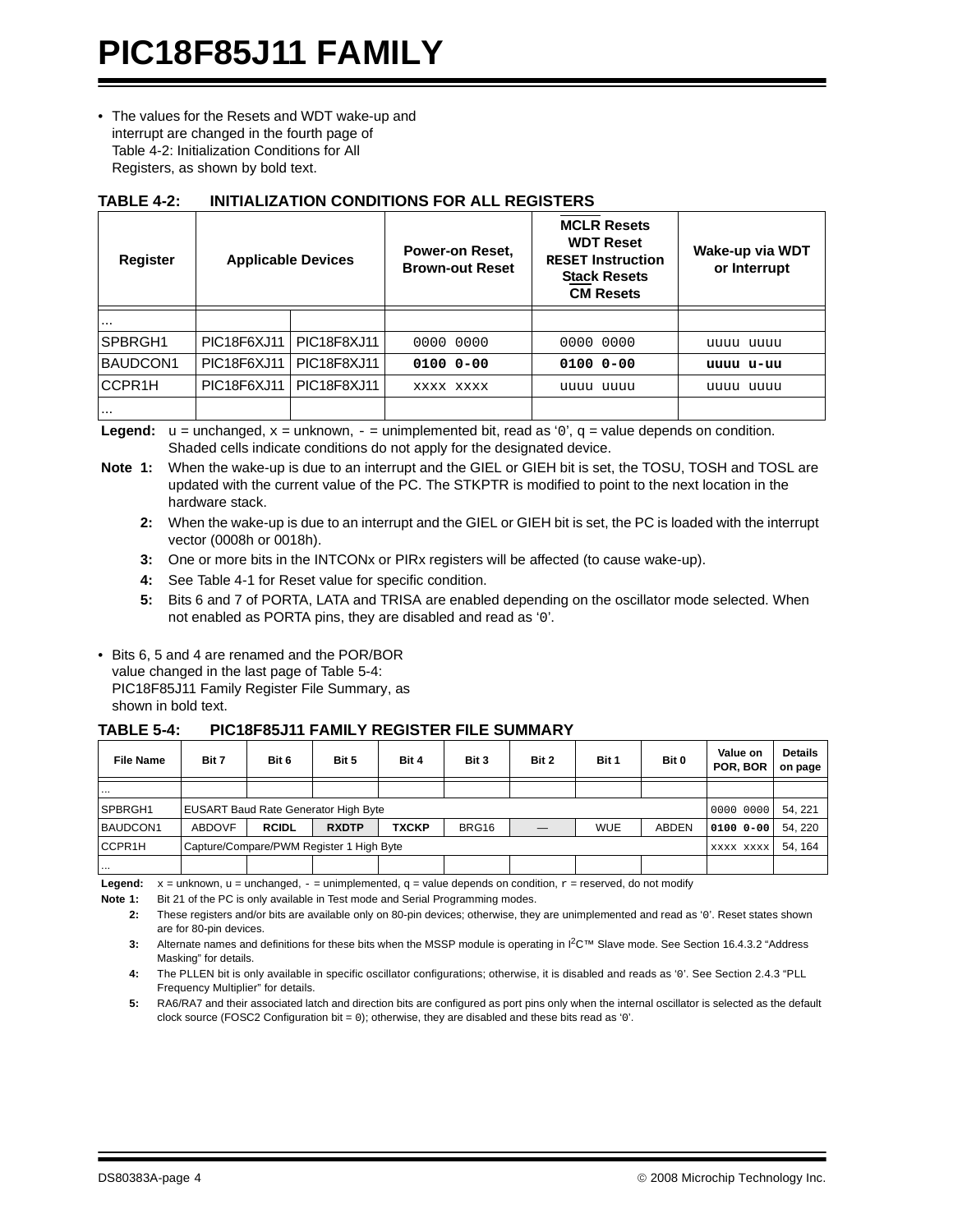#### **3. Module: Electrical Characteristics**

- Parameter VPEW (D132B) in [Table 25-1:](#page-4-0) [Memory](#page-4-0)  [Programming Requirements](#page-4-0), is changed, as shown by the bold text
- The maximum value of parameter VIOFF (D300) is changed in [Table 25-2](#page-4-1), [Comparator Specifications](#page-4-1)

#### <span id="page-4-0"></span>**TABLE 25-1: MEMORY PROGRAMMING REQUIREMENTS**

|                    |             | <b>DC CHARACTERISTICS</b>                       | <b>Standard Operating Conditions (unless otherwise stated)</b><br>Operating temperature -40°C $\leq$ TA $\leq$ +85°C for industrial |                |            |              |                                                        |  |  |
|--------------------|-------------|-------------------------------------------------|-------------------------------------------------------------------------------------------------------------------------------------|----------------|------------|--------------|--------------------------------------------------------|--|--|
| Param<br>No.       | Sym         | <b>Characteristic</b>                           | Min                                                                                                                                 | Typ†           | Max        | <b>Units</b> | <b>Conditions</b>                                      |  |  |
|                    |             | <b>Program Flash Memory</b>                     |                                                                                                                                     |                |            |              |                                                        |  |  |
| D <sub>130</sub>   | EP.         | Cell Endurance                                  | 100                                                                                                                                 | 1 <sub>k</sub> |            | E/W          | -40 $\degree$ C to +85 $\degree$ C                     |  |  |
| D <sub>131</sub>   | <b>VPR</b>  | V <sub>DD</sub> for Read                        | <b>VMIN</b>                                                                                                                         |                | 3.6        | $\vee$       | $VMIN = Minimum operating$<br>voltage                  |  |  |
| D132B              | <b>VPEW</b> | <b>Voltage for Self-Timed Erase or</b><br>Write |                                                                                                                                     |                |            |              |                                                        |  |  |
|                    |             | <b>VDD</b><br><b>VDDCORE</b>                    | 2.70<br>2.25                                                                                                                        |                | 3.6<br>2.7 | v<br>V       | <b>ENVREG tied to VDD</b><br><b>ENVREG tied to Vss</b> |  |  |
| D133A              | <b>TIW</b>  | Self-Timed Write Cycle Time                     |                                                                                                                                     | 2.8            |            | ms           |                                                        |  |  |
| D <sub>134</sub>   | TRETD       | <b>Characteristic Retention</b>                 | 20                                                                                                                                  |                |            | Year         | Provided no other<br>specifications are violated       |  |  |
| D <sub>135</sub>   | <b>IDDP</b> | Supply Current during<br>Programming            |                                                                                                                                     | 3              | 7          | mA           |                                                        |  |  |
| D <sub>1</sub> xxx | Twe         | Writes per Erase Cycle                          |                                                                                                                                     |                | 1          |              | Per one physical word<br>address                       |  |  |

† Data in "Typ" column is at 3.3V, 25°C unless otherwise stated. These parameters are for design guidance only and are not tested.

#### <span id="page-4-1"></span>**TABLE 25-2: COMPARATOR SPECIFICATIONS**

|                  | <b>Operating Conditions:</b> $3.0V \le VDD \le 3.6V$ , $-40^{\circ}C \le TA \le +85^{\circ}C$ (unless otherwise stated) |                                                  |     |            |              |              |                 |  |  |  |  |
|------------------|-------------------------------------------------------------------------------------------------------------------------|--------------------------------------------------|-----|------------|--------------|--------------|-----------------|--|--|--|--|
| Param<br>No.     | Sym                                                                                                                     | <b>Characteristics</b>                           | Min | <b>Typ</b> | <b>Max</b>   | <b>Units</b> | <b>Comments</b> |  |  |  |  |
| D <sub>300</sub> | <b>VIOFF</b>                                                                                                            | Input Offset Voltage                             |     | ±5.0       | ±25          | mV           |                 |  |  |  |  |
| D301             | <b>VICM</b>                                                                                                             | Input Common Mode Voltage                        | 0   |            | $AVDD - 1.5$ | $\vee$       |                 |  |  |  |  |
| D302             | <b>CMRR</b>                                                                                                             | Common Mode Rejection Ratio                      | 55  |            |              | dB           |                 |  |  |  |  |
| 300              | <b>TRESP</b>                                                                                                            | Response Time <sup>(1)</sup>                     |     | 150        |              | ns           |                 |  |  |  |  |
| 301              | TMC2OV                                                                                                                  | Comparator Mode Change to<br><b>Output Valid</b> |     | 10         |              | μs           |                 |  |  |  |  |

**Note 1:** Response time measured with one comparator input at (AVDD – 1.5)/2, while the other input transitions from Vss to V<sub>DD</sub>.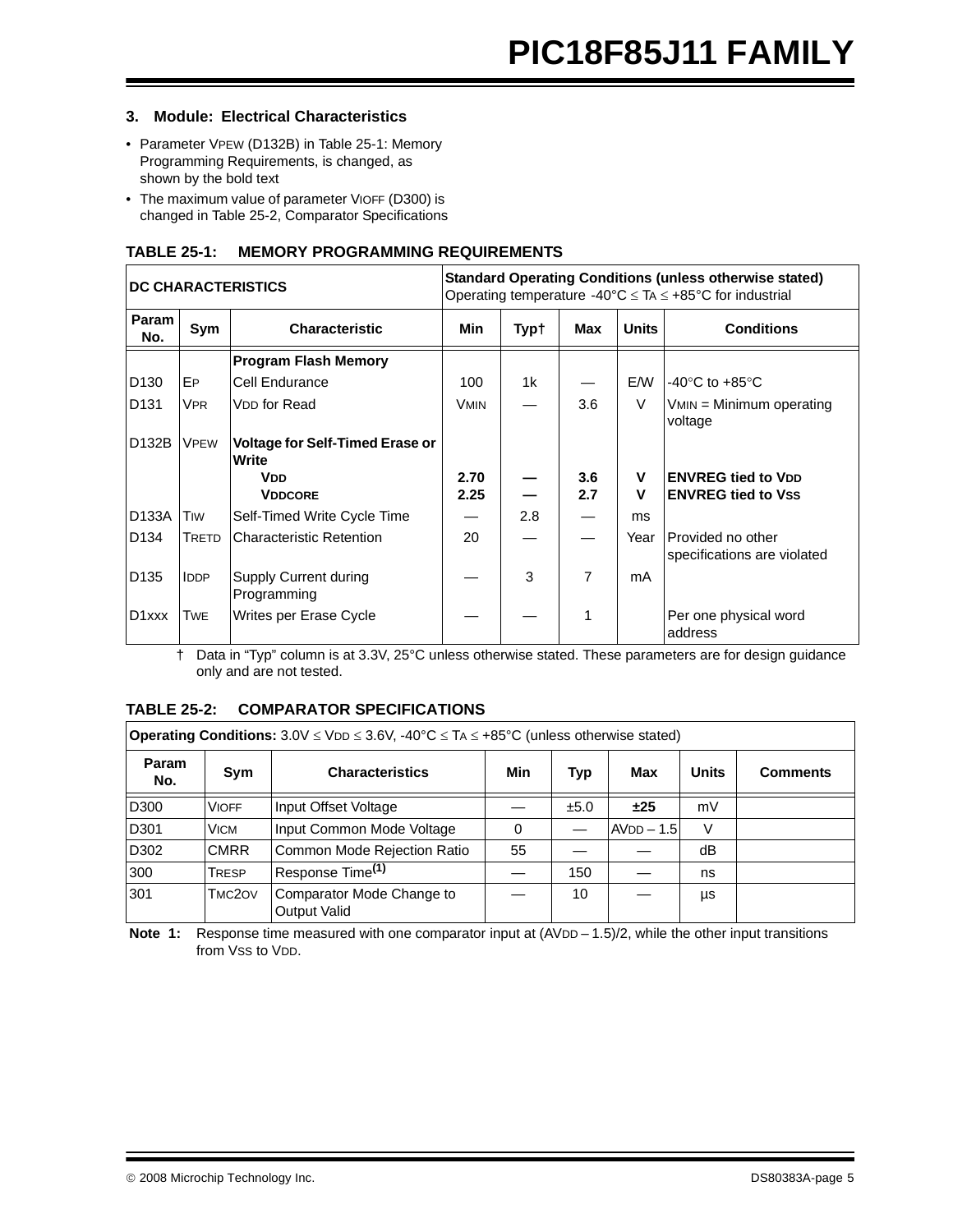#### **4. Module: Reset**

Bit 2 and the POR/BOR value are changed for register PORTE in [Table 5-4,](#page-5-0) [PIC18F85J11 Family](#page-5-0) [Register File Summary](#page-5-0), as shown in bold text.

| <b>File Name</b> | Bit 7 | Bit 6           | Bit 5           | Bit 4           | Bit 3           | Bit 2                       | Bit 1            | Bit 0                       | Value on<br>POR, BOR | <b>Details</b><br>on page |
|------------------|-------|-----------------|-----------------|-----------------|-----------------|-----------------------------|------------------|-----------------------------|----------------------|---------------------------|
| $\cdots$         |       |                 |                 |                 |                 |                             |                  |                             |                      |                           |
| <b>PORTF</b>     | RF7   | RF <sub>6</sub> | RF <sub>5</sub> | RF4             | RF <sub>3</sub> | RF <sub>2</sub>             | RF <sub>1</sub>  |                             | XXXX XXX-            | 54, 138                   |
| <b>PORTE</b>     | RE7   | RE <sub>6</sub> | RE <sub>5</sub> | RE4             | RE3             | RE <sub>2</sub>             | RE <sub>1</sub>  | RE <sub>0</sub>             | <b>XXXX XXXX</b>     | 54, 136                   |
| <b>PORTD</b>     | RD7   | RD <sub>6</sub> | RD <sub>5</sub> | RD <sub>4</sub> | RD <sub>3</sub> | R <sub>D</sub> <sub>2</sub> | R <sub>D</sub> 1 | R <sub>D</sub> <sub>0</sub> | XXXX XXXX            | 54, 133                   |
| $\cdots$         |       |                 |                 |                 |                 |                             |                  |                             |                      |                           |

#### <span id="page-5-0"></span>**TABLE 5-4: PIC18F85J11 FAMILY REGISTER FILE SUMMARY**

**Legend:**  $x =$  unknown,  $u =$  unchanged,  $-$  = unimplemented,  $q =$  value depends on condition,  $r =$  reserved, do not modify

**Note 1:** Bit 21 of the PC is only available in Test mode and Serial Programming modes.

**2:** These registers and/or bits are available only on 80-pin devices; otherwise, they are unimplemented and read as '0'. Reset states shown are for 80-pin devices.

**3:** Alternate names and definitions for these bits when the MSSP module is operating in I2C™ Slave mode. See Section 16.4.3.2 "Address Masking" for details.

**4:** The PLLEN bit is only available in specific oscillator configurations; otherwise, it is disabled and reads as '0'. See Section 2.4.3 "PLL Frequency Multiplier" for details.

**5:** RA6/RA7 and their associated latch and direction bits are configured as port pins only when the internal oscillator is selected as the default clock source (FOSC2 Configuration bit = 0); otherwise, they are disabled and these bits read as '0'.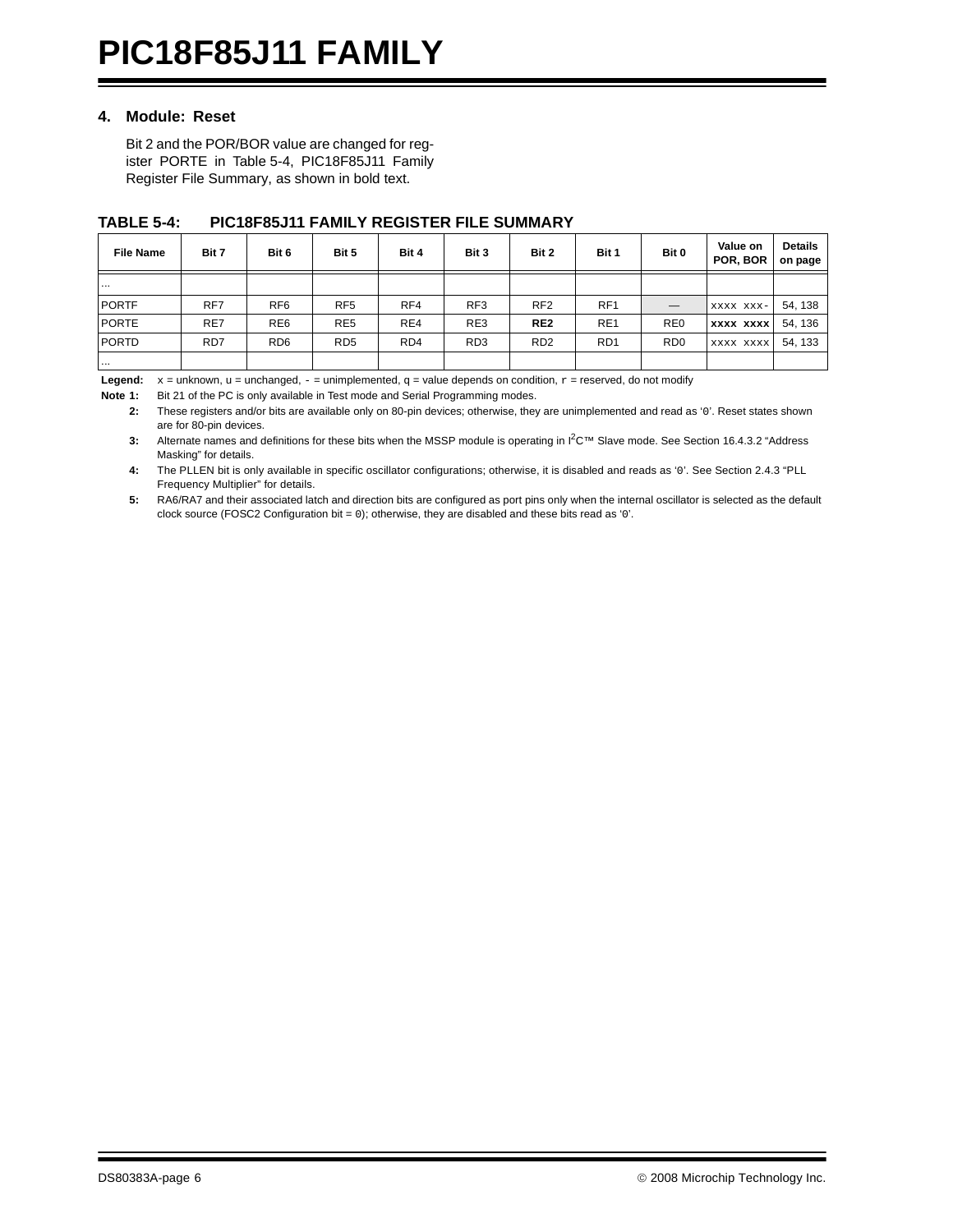## **PIC18F85J11 FAMILY**

#### **REVISION HISTORY**

Rev A Document (7/2008) Initial release of this errata. Includes Data Sheet Clarifications 1 (I/O Ports), 2 (EUSART), 3 (Electrical Characteristics) and 4 (Reset).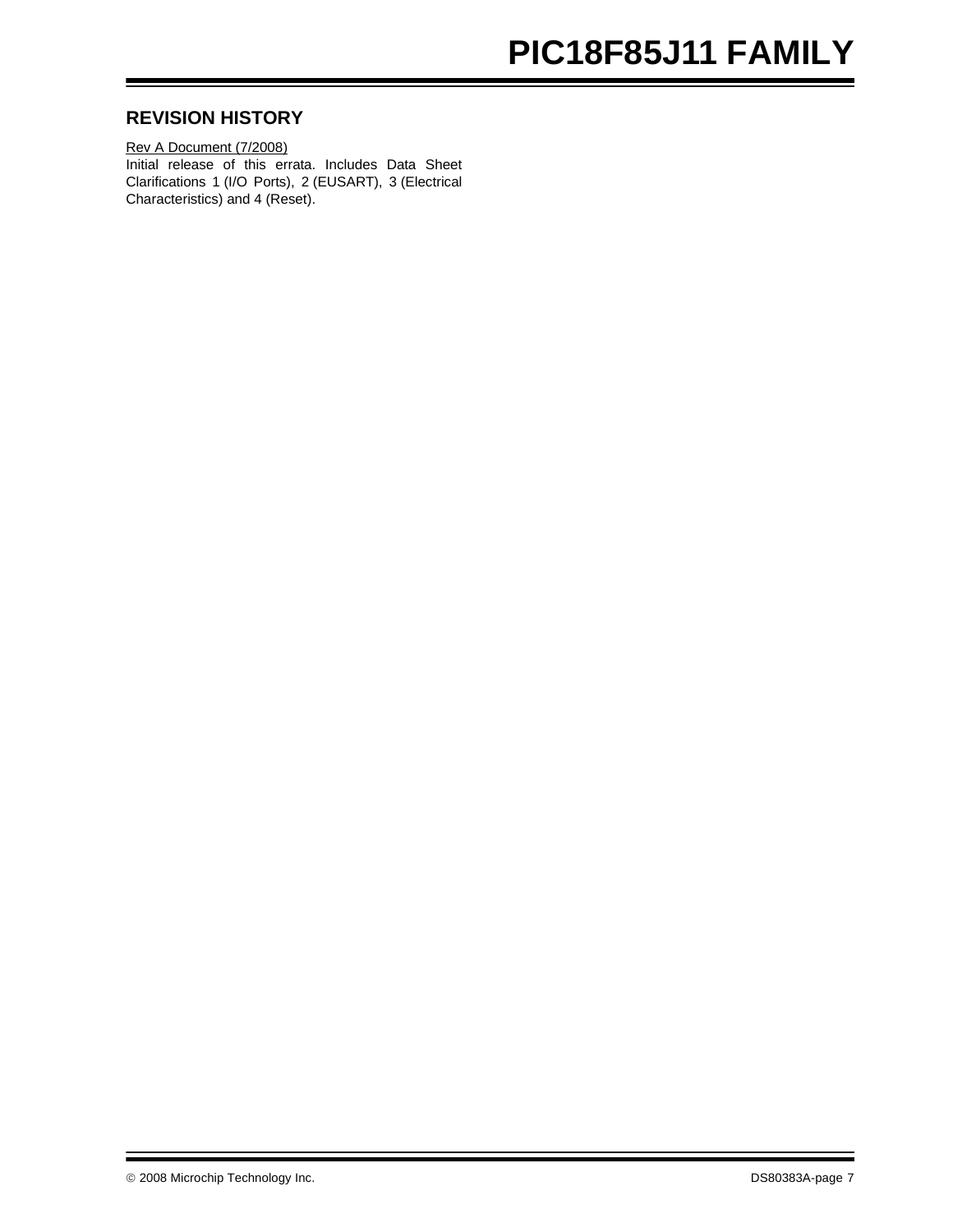**NOTES:**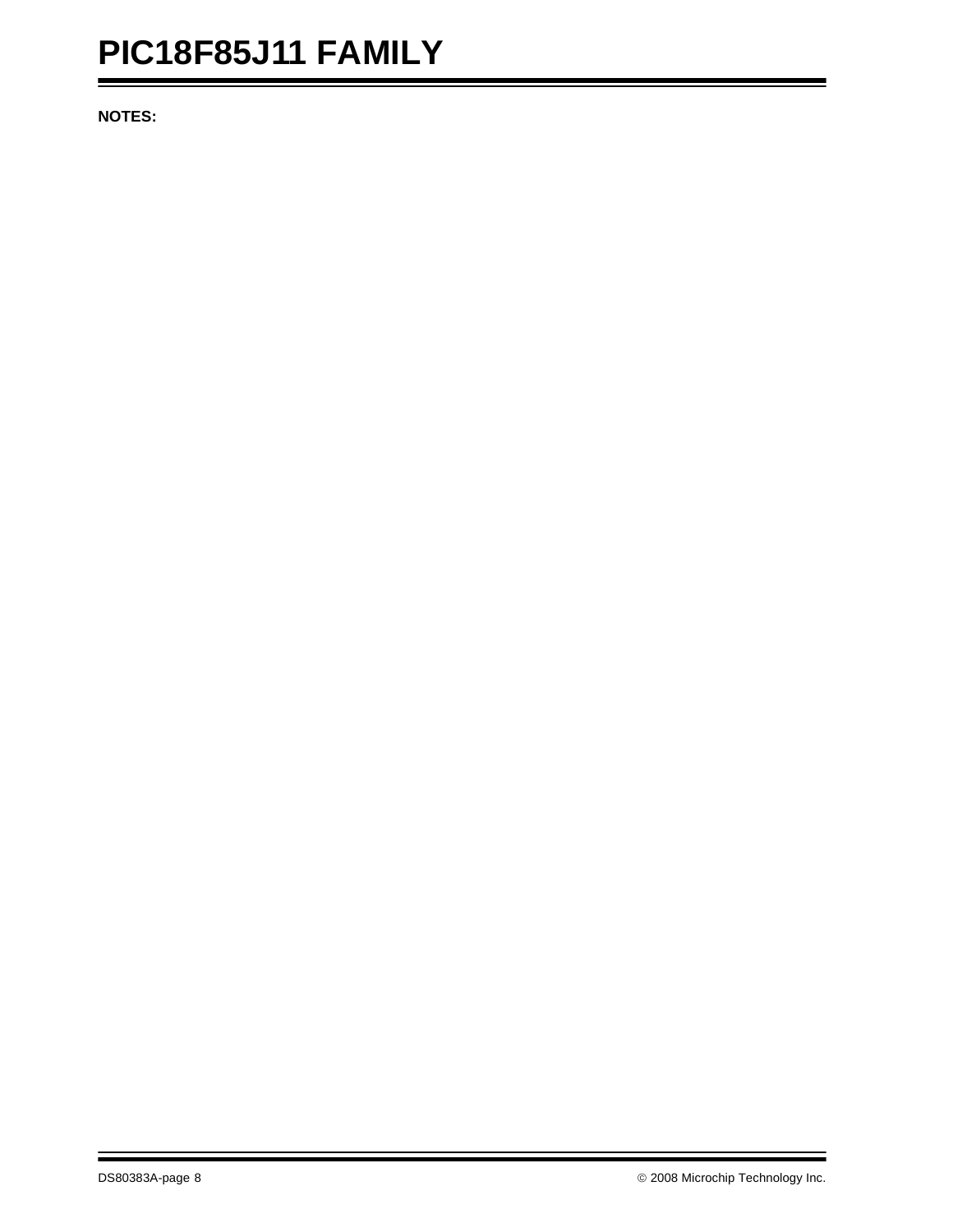#### **Note the following details of the code protection feature on Microchip devices:**

- Microchip products meet the specification contained in their particular Microchip Data Sheet.
- Microchip believes that its family of products is one of the most secure families of its kind on the market today, when used in the intended manner and under normal conditions.
- There are dishonest and possibly illegal methods used to breach the code protection feature. All of these methods, to our knowledge, require using the Microchip products in a manner outside the operating specifications contained in Microchip's Data Sheets. Most likely, the person doing so is engaged in theft of intellectual property.
- Microchip is willing to work with the customer who is concerned about the integrity of their code.
- Neither Microchip nor any other semiconductor manufacturer can guarantee the security of their code. Code protection does not mean that we are guaranteeing the product as "unbreakable."

Code protection is constantly evolving. We at Microchip are committed to continuously improving the code protection features of our products. Attempts to break Microchip's code protection feature may be a violation of the Digital Millennium Copyright Act. If such acts allow unauthorized access to your software or other copyrighted work, you may have a right to sue for relief under that Act.

Information contained in this publication regarding device applications and the like is provided only for your convenience and may be superseded by updates. It is your responsibility to ensure that your application meets with your specifications. MICROCHIP MAKES NO REPRESENTATIONS OR WARRANTIES OF ANY KIND WHETHER EXPRESS OR IMPLIED, WRITTEN OR ORAL, STATUTORY OR OTHERWISE, RELATED TO THE INFORMATION, INCLUDING BUT NOT LIMITED TO ITS CONDITION, QUALITY, PERFORMANCE, MERCHANTABILITY OR FITNESS FOR PURPOSE**.** Microchip disclaims all liability arising from this information and its use. Use of Microchip devices in life support and/or safety applications is entirely at the buyer's risk, and the buyer agrees to defend, indemnify and hold harmless Microchip from any and all damages, claims, suits, or expenses resulting from such use. No licenses are conveyed, implicitly or otherwise, under any Microchip intellectual property rights.

#### **Trademarks**

The Microchip name and logo, the Microchip logo, Accuron, dsPIC, KEELOQ, KEELOQ logo, MPLAB, PIC, PICmicro, PICSTART, rfPIC and SmartShunt are registered trademarks of Microchip Technology Incorporated in the U.S.A. and other countries.

FilterLab, Linear Active Thermistor, MXDEV, MXLAB, SEEVAL, SmartSensor and The Embedded Control Solutions Company are registered trademarks of Microchip Technology Incorporated in the U.S.A.

Analog-for-the-Digital Age, Application Maestro, CodeGuard, dsPICDEM, dsPICDEM.net, dsPICworks, dsSPEAK, ECAN, ECONOMONITOR, FanSense, In-Circuit Serial Programming, ICSP, ICEPIC, Mindi, MiWi, MPASM, MPLAB Certified logo, MPLIB, MPLINK, mTouch, PICkit, PICDEM, PICDEM.net, PICtail, PIC<sup>32</sup> logo, PowerCal, PowerInfo, PowerMate, PowerTool, REAL ICE, rfLAB, Select Mode, Total Endurance, UNI/O, WiperLock and ZENA are trademarks of Microchip Technology Incorporated in the U.S.A. and other countries.

SQTP is a service mark of Microchip Technology Incorporated in the U.S.A.

All other trademarks mentioned herein are property of their respective companies.

© 2008, Microchip Technology Incorporated, Printed in the U.S.A., All Rights Reserved.



## **QUALITY MANAGEMENT SYSTEM CERTIFIED BY DNV**  $=$  ISO/TS 16949:2002  $=$

*Microchip received ISO/TS-16949:2002 certification for its worldwide headquarters, design and wafer fabrication facilities in Chandler and Tempe, Arizona; Gresham, Oregon and design centers in California and India. The Company's quality system processes and procedures are for its PIC® MCUs and dsPIC® DSCs, KEELOQ® code hopping devices, Serial EEPROMs, microperipherals, nonvolatile memory and analog products. In addition, Microchip's quality system for the design and manufacture of development systems is ISO 9001:2000 certified.*